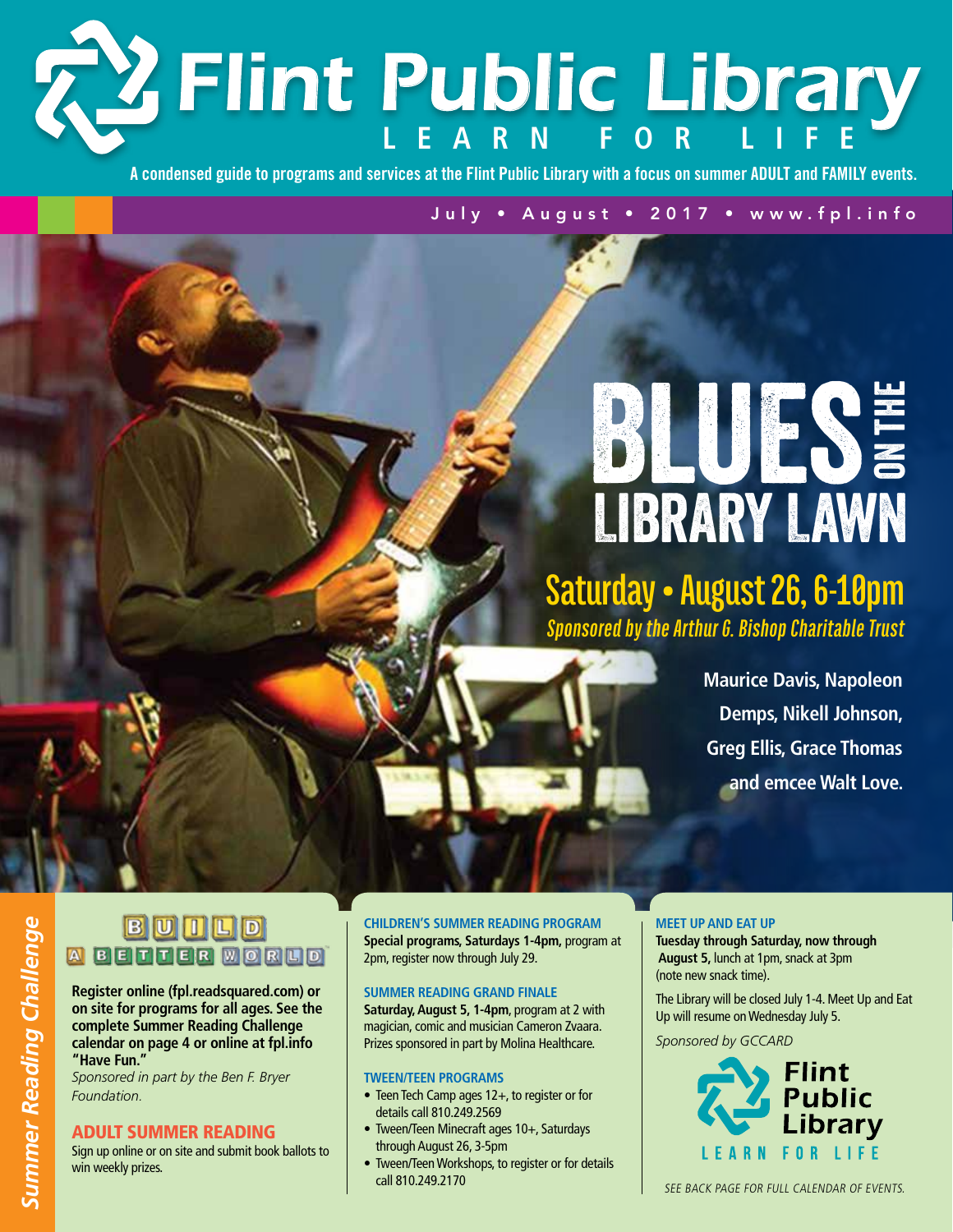# **Ask the Lawyer Tuesday, July 11, 6pm**

**Ask the Lawyer: ROPA (Revocation of Paternity Act). Register, call 810. 232.6012**

**Sponsored by the Genesee County Bar Association**

### **Armchair Traveler Tuesdays, 12:15-1:30pm**

Bring your lunch and take a visual vacation! Coffee provided.



## **Chess For Everyone**

**Saturdays, July 15, August 5 and 19, 3:30pm**

All skill levels welcome! Come and play. Teaching and coaching available, just ask!

### **Ice Cream Social with the Genesee Valley Concert Band**

**Thursday, July 13, 6pm**

Join us for toe-tapping, old-timey band music and ice cream treats provided by the Friends of the Flint Public Library!



# 37TH MICHIGAN STORYTELLERS FESTIVAL Flint, July 15, 2017



Sadarri and Misty Saskill





Robin Nott



Hear wit and wisdom, nonsense and tall tales. The Michigan Storytellers Festival will be held from 9am-9:30pm inside the Flint Public Library.

Activities during the day include workshops, a showcase of Michigan storytellers, storytelling concerts and events in the community. The storytellers will be in concert 6:30-9:30pm. for adults and children ages 10 and up.

This year's nationally known master storytellers are Sadarri Saskill and her daughter Misty of Wisconsin, telling multicultural stories in Spanish and American Sign Language; Kathy Reid-Naiman, a Canadian early childhood specialist; and Robin Nott who shares familiar folk tales and Michigan tales. The emcee is storyteller and Flint native, La'Ron Williams. This event is cosponsored by the Flint Public Library and the Friends of the Flint Public Library.



*For a complete schedule of events, group reservations or event information call the Library at 810.249.2170 or check out the web site at www.fpl.info.* 

*All Michigan Storytellers Festival events are FREE.* 

## 37th Michigan Storytellers Festival Tentative Schedule

#### D A Y T I M E P E R F O R M A N C E S

| 9am             | Coffee                                |
|-----------------|---------------------------------------|
| 9:30-11am       | Reid-Naiman Workshop (90 min)         |
| 9:30-10:30am    | Robin Nott @ Senior Center (1 hour)   |
| 9:30-10:30am    | Sadarri @ Children's Center (1 hour)  |
| 11:15 - 12:45pm | Nott Workshop (90 min)                |
| 1-2pm           | Children's Concert                    |
|                 | Kathy Reid-Naiman                     |
| 2-3:30pm        | Sadarri Workshop (90 min)             |
| 3:30-5pm        | The Michigan Showcase (90 min)        |
| 4pm             | Sadarri @ La Placita. Woodside Chruch |
|                 | 1509 E. Court St., Flint, MI 48503    |
|                 | Phone 810.874.2729                    |
|                 |                                       |

#### Ev ening Per f orman c e s

7:35-8:25pm ROBIN NOTT 9:30 pm Close

**6:30pm** Storytelling Concert begins 6:35-7:25pm KATHY REID-NAIMAN 8:35-9:25pm SADARRI SASKILL & MISTY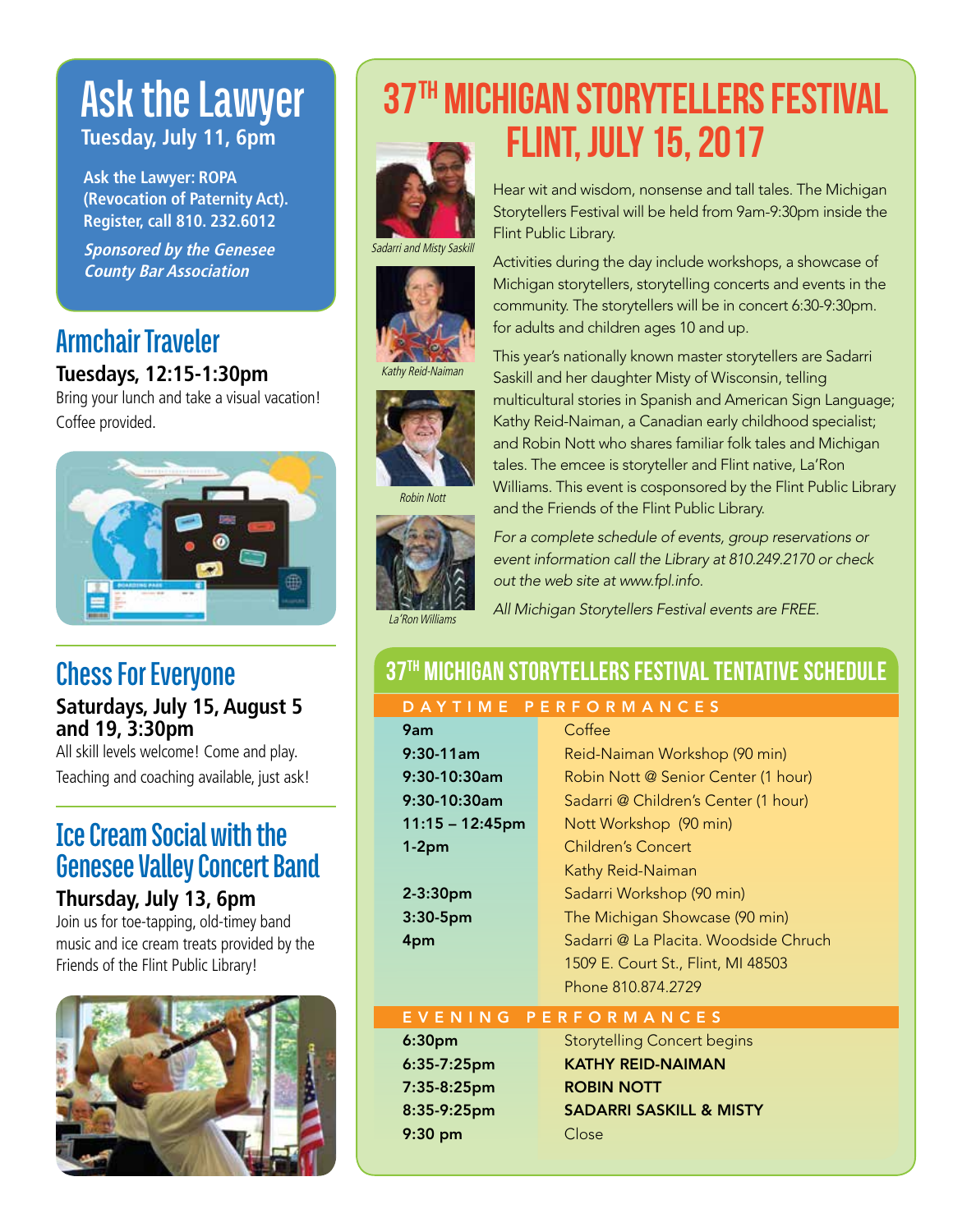# **Flint Literary Festival 2017: Flight**

### **Flight website is live! http://www.flintliteraryfestival.org/**

The inaugural Flint Literary Festival will be July 21-22, 2017 and will feature several noted authors with Flint roots who have achieved critical and commercial success with their writing.

Hosted at the Flint Public Library, the literary festival will also include panel discussions, book fair, and an After Hours Open Mic Night at a local establishment. This free event – a partnership between Gothic Funk Press, the Flint Public Library and East Village Magazine – was created with the goal of lifting together the literary communities of Flint.

"Flint Literary Festival 2017 will promote literature in all its forms, from poetry to fiction to creative nonfiction," said Connor Coyne, Director of Gothic Funk Press. "We hope to inspire and propel our talented local writers to new heights."







#### **Friday, July 21, 6-7:30pm**

- Festival Opening Reception with keynote readings by authors **Christine Maul Rice** and **Kelsey Ronan**
- 8-11pm Golden Leaf Club, 1522 Harrison St.

#### **Saturday, July 22,9:30am-5:00pm**

- 10am-12pm, (Room 204) Writers workshop with Christine Rice
- Panel Discussions, 12-5pm (GRR) see website for panel details
- Book Fair, 1-5pm (GRR)
- As Read by the Author, 11-4pm (Room 205)
- Closing reception with authors **Sarah Carson** and **Christopher Paul Curtis**, 6-7:30pm



Christine Maul Rice



Kelsey Ronan



Christopher Paul Curtis



Sarah Carson



#### **Beyond the Books: Library Tour Friday, August 4, Noon-1pm**

The Library is more than books, discover the many rich resources available with your library card. Register, call 810.249.2569.





Take a photographic tour of kit houses of all styles and sizes found in Michigan and learn how can-do families transformed a boxcar full of building materials into a home using only blueprints and a manual. With Andrew and Wendy Mutch, kit house hunters from Novi and owners of a 1926 Sears "Hamilton" kit house.

# **BLUES Saturday, August 26, 2017, 6-10pm**



- Tent seating provided, lawn chairs welcome
- Free
- Food will be sold on site

*Sponsored by the Arthur G. Bishop Charitable Trust*

| <b>MC &amp; DJ:</b> |
|---------------------|
| 6-6:30pm            |
| $6:45-7:15$ pm      |
| 7:30-8pm            |
| 8:15-8:45pm         |
| 9-10pm              |

Walt Love Grace Thomas Greg Ellis Nikell Johnson Napoleon Demps Maurice Davis